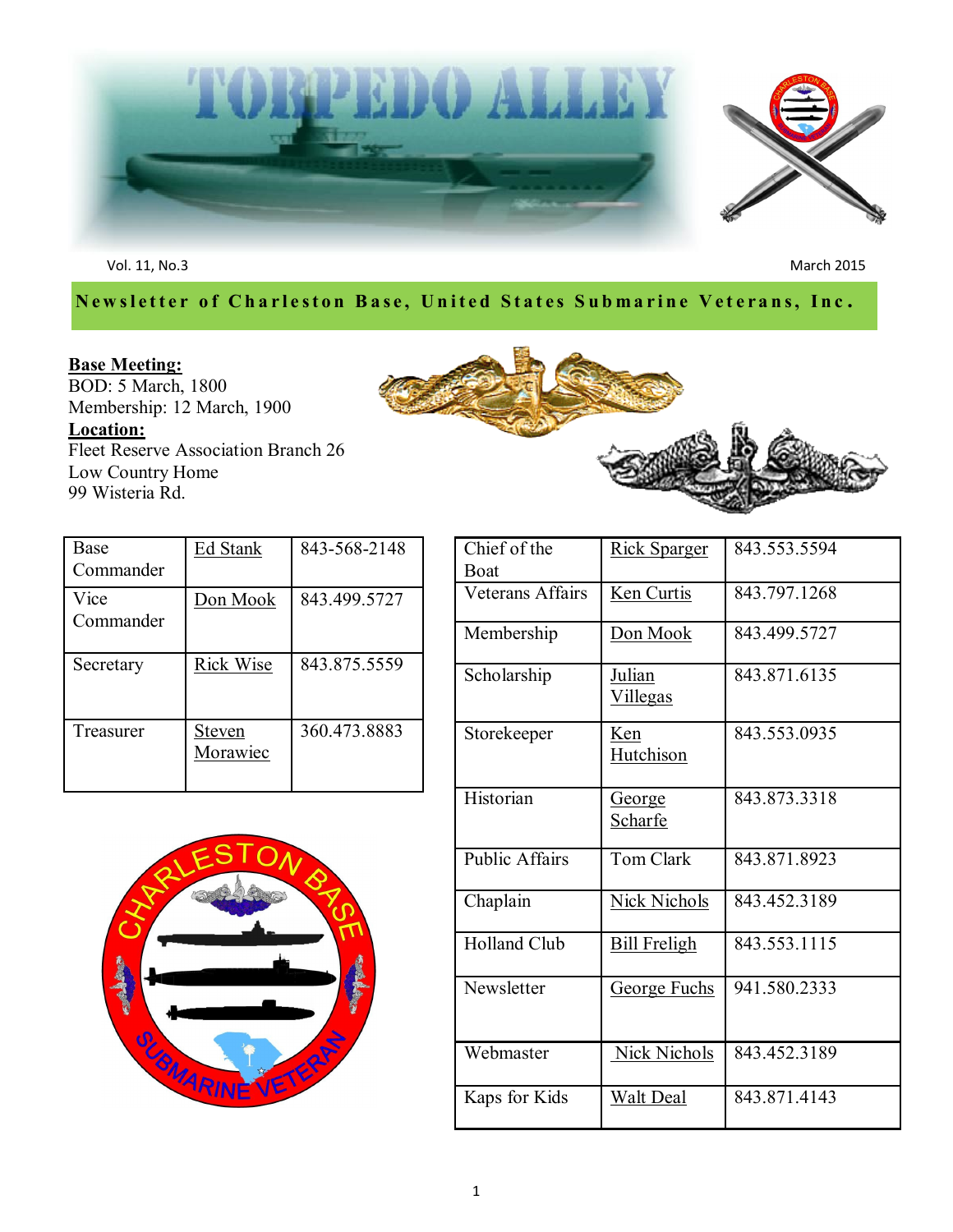#### **BOATS LOST IN MARCH**

| <b>BOAT NAME</b>    | <b>HULL NR.</b> | <b>DATE LOST</b> | <b>SOULS LOST</b>                                                       |
|---------------------|-----------------|------------------|-------------------------------------------------------------------------|
| <b>USS Perch</b>    | $(SS-176)$      | 3 Mar. 1942      | 61 POWs; 55 Survived the War                                            |
| <b>USS</b> Grampus  | $(SS-207)$      | 12 Mar. 1943     | Lost w/All Hands $-71$ Souls<br>6 <sup>th</sup> War Patrol              |
| $USS H-1$           | $(SS-28)$       | 25 Mar. 1920     | Loss of 4 souls                                                         |
| <b>USS</b> Triton   | $(SS-201)$      | 15 Mar. 1943     | Lost $w/All$ hands $-74$ Souls                                          |
| <b>USS Kete</b>     | $(SS-369)$      | 20 Mar. 1945     | Lost $w/All$ hands $-87$ Souls                                          |
| $USS F-4$           | $(SS-23)$       | 25 Mar. 1915     | Lost $w/All$ hands $-21$ Souls<br>Foundered                             |
| <b>USS Tullibee</b> | $(SS-284)$      | 26 Mar. 1944     | Lost $w/79$ Souls 4 <sup>th</sup> War Patrol<br>1 POW survived the war. |
| <b>USS</b> Trigger  | $(SS-237)$      | 26 Mar. 1945     | Lost $w/All$ hands $-89$ Souls<br>12 <sup>th</sup> War Patrol           |

# **Eight Boats and 431 Men Lost**

## **CHAPLAIN'S CORNER**

### *HEALTHY CHOICES*

*Why are you cast down, O my soul? And why are you disquieted within me? Hope in God; For I shall yet praise Him, The help of my countenance and my God.*  Psalm 42:11

The journey toward improved health is not only a common-sense exercise in personal discipline; it is also a spiritual journey ordained by our Creator. God does not intend that we abuse our bodies by giving in to excessive appetites or to lazy behavior. In reality God has instructed us to protect our physical bodies to the greatest extent we can. To do otherwise is to disobey Him.

God's plan for you includes provisions for your spiritual, physical, and emotional health. But, He expects you to do your fair share of the work! In a world that is chockfull of tasty temptations, you may find it all too easy to make unhealthy choices. Your challenge, of course, is to resist those unhealthy temptations by every means you can, including prayer. And rest assured: when you ask for God's help, He will give it.

### --A Prayer for Today--

Lord, when I am ill or weak or troubled, You heal me. *Renew me, Father, and let me trust Your will for my life. Let me welcome Your unending love and Your healing touch, now and forever. Amen.*

E-mail Received from the COB: Hey Guys,

The Navy Band will be performing here on the time, date and place listed below. I think this theatre is located off Montaque Ave by the Danny Jones Sports Complex. You may have to Google to get the exact location. The Navy Band will be performing 9 March 2015 at 6:30 p.m. at the Rose Maree Meyers Theater for the performing arts, 5109 W. Enterprise St. in North Charleston, SC. The performance is free and open to the public. Rick

#### USSVI Charleston Base Meeting Minutes

The attendance for the February 2015 meeting was 96.

**Opening Ceremonies:** The meeting was called to order by Base Commander Ed Stank. A quorum was present and the meeting started at 1902. Following the Pledge of Allegiance, the Invocation and the Tolling of the Boats lost in February was given by Base Chaplain Nick Nichols. The USSVI Creed was read by Base Vice-Commander Don Mook. Ed welcomed the members and guests to the meeting.

**Introductions:** The following men introduced themselves at the meeting: PN1(SS) Larry Tarzwell, Qual Boat: USS James Monroe SSBN 622; MM2(SS) John Sealander, Qual Boat: USS Trigger SS 564; MTC(SS) Steve Kellar, Qual Boat: USS Alexander Hamilton SSBN 617; YN1(SS) Jon Bieniek YN1(SS), Qual Boat: USS Cheyenne SSN 773.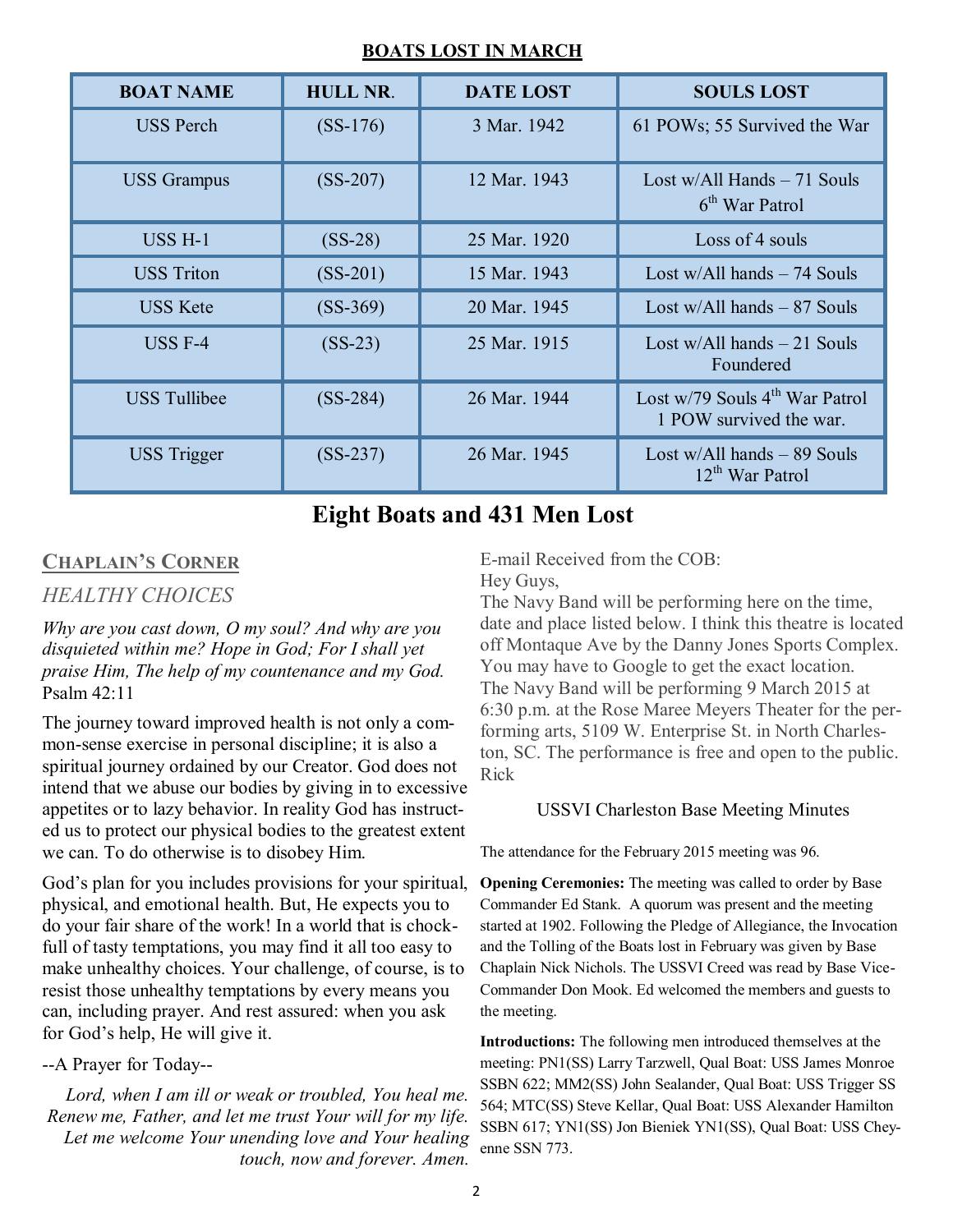the January Base Meeting minutes. Nick Nichols made a motion to accept the minutes as published. The motion was seconded and passed on a voice vote.

**Treasurer:** Base Treasures Steve Morawiec gave a report on the base finances. The report is available on the Charleston Base website [www.ussvicb.org](http://www.ussvicb.org) .

**Vice-Commander/Membership Chairman:** Base Vice-Commander Don Mook had no report but as Membership Chairman reported that there are now 317 members of Charleston Base. He will be available to take dues for 30 minutes after the meeting. Dues can also be paid on-line at the base website, [www.ussvicb.org](http://www.ussvicb.org) .

**Chaplain and Webmaster:** Base Chaplain and Webmaster Nick Nichols gave the following report:

#### **February Report:**

#### **Highlighted boat of the month:**

SHARK 1 was lost on Feb. 11, 1942 with the loss of 59 officers and men on her 1st war patrol. SHARK 1 was the 1st US submarine sunk by enemy surface craft in the Pacific. She was most likely sunk by depth charges.

 **EM3(SS) James E. Walker**, Summerville, a WWII Submariner, departed on Eternal Patrol on Mon. 2 Feb. He was not a member of USSVI. James qualified on PIKE (SS 173) in 1944 and served on Thornback (SS 418) and CUSK (SS/SSG/AGSS 348). His funeral service was held this past Monday. Base member Ralph Luther sent me this info on Friday evening but I did not pick up the email until late on Monday. I apologize for not getting the word out to everyone.

 **MOMMFN(SS) Robert A. Barber Sr.,** Newberry SC, a WWII Submariner, departed on Eternal Patrol on Sun. 1 Feb. He was not a member of USSVI. Robert qualified on COCHINO (SS 345) at the end of WWII.

 **ETCS(SS) David Carr,** Johns Island SC, departed on Eternal Patrol on Sat. 31 Jan. He was not a member of USSVI. Received the following from Tom Lufkin:

 Went to the funeral service at the Shrine Temple. Rodney was also there and we both had on our Vests so lots of people came up and talked with us. The service was very nice and the Masons did their works. I did not know that Dave has a brother who is a Captain on active duty in the US Navy and is submarine qualified. He is currently stationed at the Naval Academy. Dave's wife thanked us for coming and made the statement "Dave always wanted to come and join USSVI Chas Base but he just never got around to it. I used to send him meeting notices each month but he never did make it. Anyway we were there and his wife and daughters appreciated it.

 **MMCM(SS) Paul Frederick Popik, Summerville, departed on Eternal Patrol Sat. 17 Jan.** He was not a member of USSVI. Paul qualified on SENNET (SS 408) in 1962 and served on THOMAS A. EDISON (SSBN/SSN 610).

**TMCM(SS) Alfred J. Burrill, Jr.,** U.S. Navy (Ret), departed

Secretary: Acting Base Secretary Rick Wise called for a motion on on Eternal Patrol Tue. 13 Jan. Al qualified on Corporal (SS 346) in 1950 and served on Balao (SS 285), Trumpetfish (S 424), Turk (SS 426) and Henry Clay (SSBN 625. He was a member of the Drum base.

> **EMCM(SS) Jesse Lowman**, brother of base member Jim Lowman, departed on Eternal Patrol Fri. 16 Jan. He was not a member but was stationed in Charleston for a number of years with his last tour at Group Six staff.

> **Glenn Fleming** is at home with hospice. Had a chance to talk to Glenn and Joyce on the way to the meeting. Today was a good day for him. He would really like some phone calls and visits if possible. He is a little hard to understand on the phone but if you listen close you can make out most of it. Joyce will need some help at some time in the near future when she must go for an appointment.

> **Jim Yates** had emergency surgery at MUSC at the end of January. He's had a lot of problems but Carol just told us he has been more alert lately. There is hope that the ventilator can be removed soon. Still in ICU, no idea when he can go to a private room. He is out of septic shock but continues with the infection and slight fever. Keep up the prayers please. Carol has asked the SUBVETS **NOT TO RECEIVE PHONE CALLS, TEXTS or EMAILS** at the present time. She will let me know of any changes in Jim's status and I will pass the information to the base members. Please remember Jim, and Carol, in your prayers and thoughts during this time.

> **Gene Weir** is not here tonight due to the recurrence of his lymphoma. He starts chemo this week and will be getting monthly treatments. I am feeling good and spirits are high. He asked that I pass it on to everyone.

> **Doc Hill** has informed me that he has been diagnosed with cancer in his right lung. He has two small spots that will be treated with radiation only. He laughed as he told me that he has beat prostate cancer and bladder cancer, has bone cancer and lung cancer and the only part of his body that hurts is his back where he had a drain for his kidney. That spot has healed but it still gives him fits. Wants everyone to know that he could use some company and/or phone calls. He misses being here with his shipmates.

> **Fred Woodley** had another bout of the Shingles. They came out on his back from his spine to shoulder blades on both sides. It is better now and he's back at work. His comment: "Get the shot if your doctor says you can."

 **Bob & Norma Deschaine** would like to thank everyone for helping them. Ray Bryant took Norma to the hospital for her knee surgery, took Bob to the Sub Vets meeting last month and he also took him to see Norma in the hospital. Jim Boggs also checked on Bob during the time Norma was away from home.

 **Bob Hubert** let me know that he had his first post-surgery checkup and they removed stiches and staples plus X-Ray. Looks good so far. He is recovering at home and will have monthly XRays.

 **Sonny Rash** had major surgery at the VA repair an aortic aneurysm. He came through the surgery very well and is now home recovering and doing PT.

 **Marvin Miller** broke his ankle at the end of Dec. and had surgery on it on Jan.  $14<sup>th</sup>$ . He is home recovering.

 **Lee Young** is doing well now that the blockages in his heart have been taken care of. He reports that his blood pressure is normal and he feels great!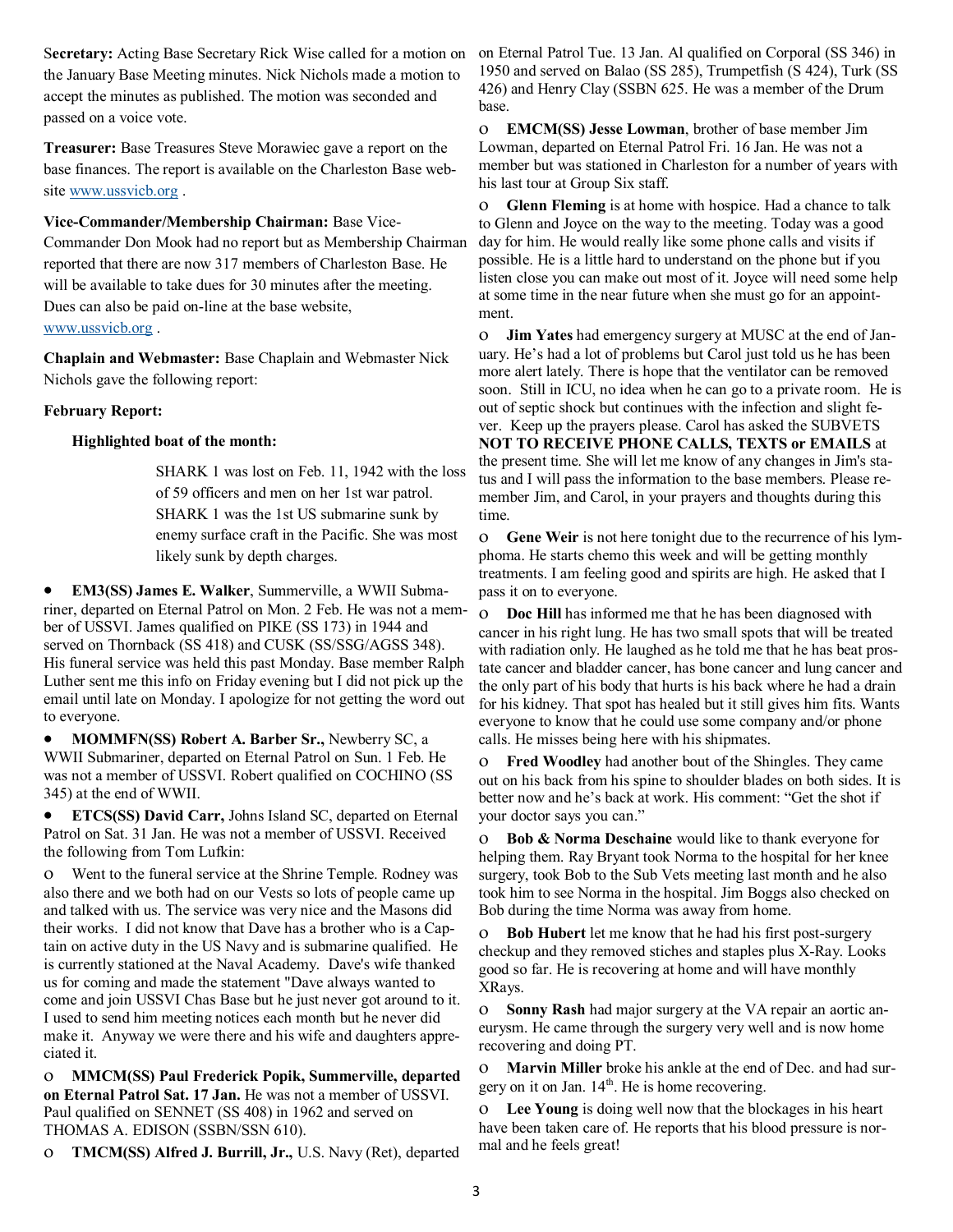**Frenchy Fuqua** continues to recover from his stroke. **Anne Snyder,** Ron's wife, will be having knee surgery on 19 February.

Several follow-ups were made on those who've had surgery or illnesses in the last couple of months along with the base sending additional cards.

If you know of shipmates or spouses from other bases who are having a difficult time, had surgery, etc. and would like for USSVI Charleston Base to send them a card please send their name and address to the Chaplain via email or phone call.

**WEBMASTER NOTES:** Website is updated constantly. The Charleston Base website is [www.ussvicb.org](http://www.ussvicb.org) .

**Newsletter:** Newsletter Editor George Fuchs asked if someone would help in printing and mailing out the Base Newsletter to those people who do not have e-mail addresses.

**Veterans Affairs:** Ken Curtis reported that work on the new parking facility for the Ralph Johnson VA Hospital should start in March.

**FRA:** Larry Cox reported that the FRA Valentine's Day show for Saturday, February 14 was sold out as far as seats in the Ballroom. There was Standing Room Only available in the bar.

There is a membership drive underway that will end 0n February 28. Look into it because it can save you some money.

The two-bell ceremony for Shipmate Gary Sorenson on Sunday February 15.

**Submarine Veterans of World War II/Scholarship Committee:**  Swamp Fox President George Scharf asked if anyone knew a good automobile mechanic in the Hanahan area that did not over charge please contact WWII Submarine Veteran Walt Curtis.

The next Swamp Fox meeting will be at the Golden Corral near Tanger Outlets at 2468 Centre Pointe Drive, North Charleston. Tell the cashier that you are with the SubVets group and get your drinks. Mike Emerson will collect \$12.00 each for the meal and tip and write a check when we leave.

The Scholarship Chairman is looking into holding a Car Show to raise money for the Scholarship Fund.

Ed Stank pointed out that the Base Storekeeper has Charleston Base Challenge Coins for sale with the proceeds going to the Scholarship Fund and that the Base has a Store on the Charleston Base Website [\(www.ussvicb.org\)](http://www.ussvicb.org) to sell donated items with the proceeds going to the Scholarship Fund.

**Storekeeper/Election Coordinator:** Base Storekeeper Ken Hutchison stated that he still Challenge Coins for sale. As Election Coorinator he reported that the election this May is for Base Commander and Base Treasurer. Both incumbents are not running. So far the only candidate is Rick Wise running for Base Commander.

**CRAMA:** Director of Restoration and Maintenance Butch Bryar reported that CRAMA had received assurances from the Coast Guard that Clamagore could only be moved to Florida on another ship or a barge. CRAMA will continue to seek support in the state legislature to have Clamagore turned over to CRAMA. He also pointed out that this is a new year and that we need members. The membership fee is \$20.

**Nuclear Historian:** Rick Carlson made the following report:

I have been informed that Congratulations are in order for the Charleston Base Auxillarymen (MM's). Or so they think! It seems that there are now more Auxillarymen in our midst than The Exalted Torpedomen.

In Honor of this The Secretary of the Navy have bestowed the new name on the SSN 795 USS Hyman G. Rickover.

I have to assume that in order to achieve this great number they must be adding Nuclear Trained MM's. But what am I thinking… The Auxillarymen were once Nuclear trained , they were just the Non-Accredited one.

This revelation should be evident seeing that there are no longer any TM's in the Navy.

Those that are now performing that duty are Machinist mate Weapons . They have to wear the "Screw" on their sleeve as a reminder of what happened to them. If you ask them what they are they will tell you "TM's".

Why is that surprising to anyone ? Didn't you ever hear the Term " Creeping Nucism".

What is a Nuc School Dropout? An Auxillaryman !

NOW FOR THE REST OF THE STORY!!!!!!!

A Senior Machinist Mate Instructor did a Class Brief at "A" school to see who wants to become a "Torpedoman" and who wants to become an "A-Ganger". Each student would write down which one they want as a First Choice and a brief description of why. So the  $1<sup>st</sup>$  sailor wrote... Torpedoman. His reason was , I want to be a Torpedoman because I'd rather tell the Ladies…I work on and Fire Large Weapons rather than "I fix toilets on a submarine!

SOMETHING TO THINK ABOUT!

I've accidentally swallowed some Scrabble tiles. My next crap could spell "DISASTER".

Last year I joined a support group for PROCRASTINATORS. We haven't met yet!

**The After Battery:** Steve "Buddha" Nelms reminded the base that the Annual After Battery Hog Roast will be on Saturday April 11. People will start arriving on Sunday April 5. This is also the birthday of the US Submarine Force so the theme is "Going Down for 115 years." The After Battery has a website, [www.theafterbattery.com](http://www.theafterbattery.com) .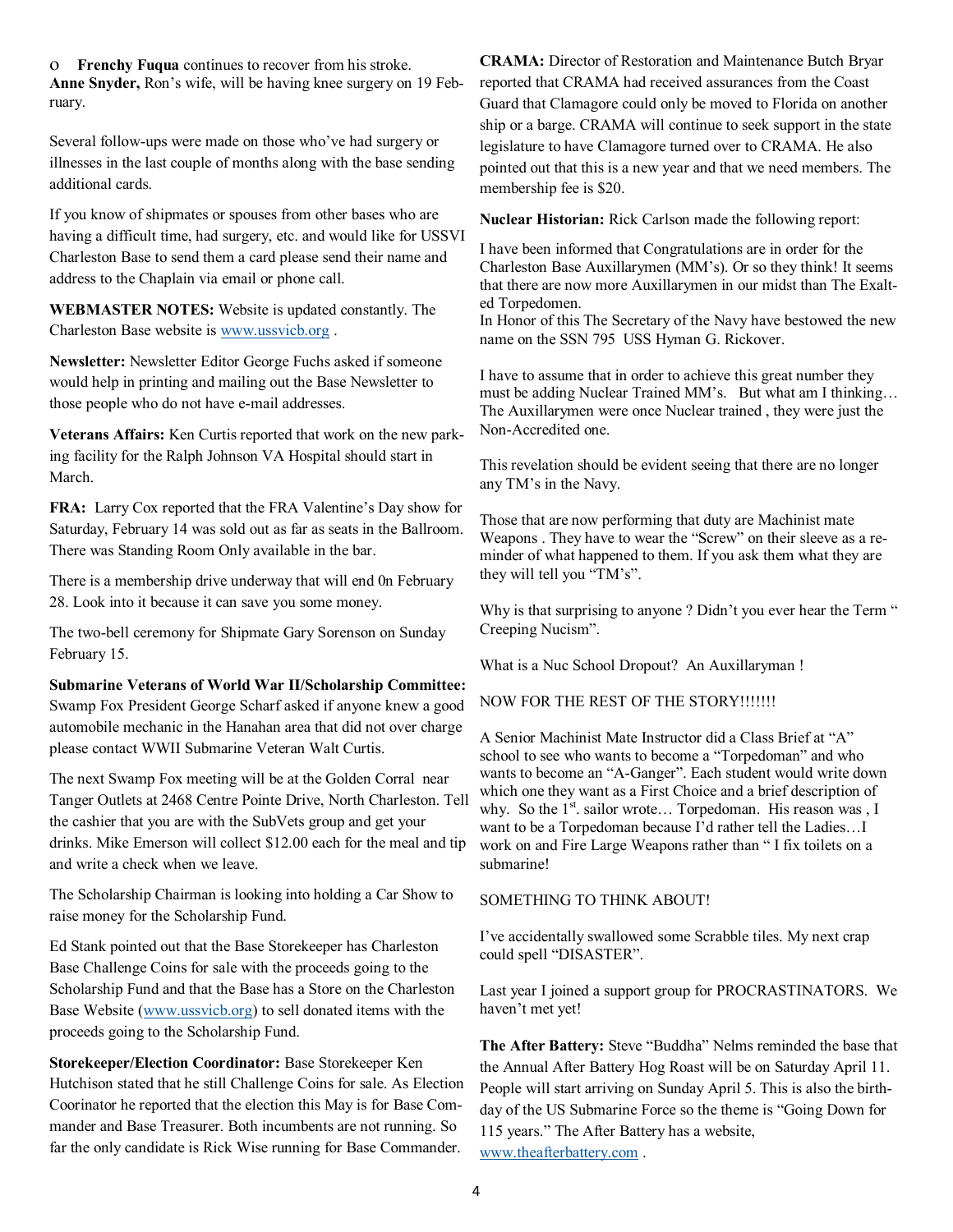**Chief of the Boat:** COB Rick Sparger reported that strengthening of the Float trailer would begin shortly and that there would be a working party to get it ready for welding on Monday, February 16.

The combined Charleston Base – FRA Picnic will be Saturday, May 16 at the Cooper River Partners Picnic Area at Bushy Park. More information will be put out later.

Rick reported that he had 17 volunteers for the Hunley – Houatonic Memorial Service on Tuesday, February 17 at the Sunrise Presbyterian Church on Sullivans Island, SC.

Rick also reminded the base that the Navy Band will be performing on 9 March at 6:30 pm the Rose Marie Myers Theater at the Academic Magnet School off Montague Avenue.

Rick also reported that the new signs that Charleston Base helped pay for were now up at the Cold War Submarine Memorial in Mt. Pleasant.

**Base Commander:** Ed Stank told the base that he will be making a trip to the Veteran's Victory House in Walterboro on Tuesday, February 17. He will leave from the VFW on Bellwright Road in Ladson at 1000. If you would like to go give Ed your name so he can let the Victory House know since the want the group to have lunch with the veterans. Ed plans to keep doing this on the Tuesday following base meetings.

The Submarine Birthday Ball will be on April 10 at the Charleston Marriot Hotel. The tentative cost is \$25 a ticket with WWII Sub-Vets and their spouses free. More information will be available later.

Charleston Base has been invited to the Massing of the Colors at the Citadel on 8 March. More will be sent out later.

The Submarine Birthday – Amberjack Memorial Service will be held at 1000 on Saturday, April 11 at the Cold War Submarine Memorial in Mt. Pleasant, SC. More information will follow.

The information on the Admiral James B. Osborne Scholarship and the USSVI National Scholarship program is located on the Charleston Base website. Applications must be submitted by 15 March for the USSVI Scholarship and 15 April for the Admiral James B. Osborne Scholarship.

Acting Base Secretary Rick Wise will be sending out the By-Law changes that were submitted by the By-Laws review committee and approved by the Board of Directors. Please read the changes and be prepared to discuss and vote on the changes at the March meeting. If you have a change you would like made to the By-Laws you may bring it up at the March meeting but be sure of how you want the change worded.

**Old Business:** It is time to submit nominations for the Distinguished Submariner Award. The form is on the base website. This is for what the nominee has done for the base and there is no timeframe limit. The form is on-line and needs to be submitted by the Board of Directors Meeting on April 2.

**New Business:** Base Chaplain Nick Nichols talked about a Shipmate Contact Program he was trying to start so that members of the base were contacted monthly. The program is entirely voluntary. He is asking members to contact 4 other members each month. If you find that a base member has a problem and they give their permission send an e-mail or call Nick

**Good of the Order:** Base Member Gordon Long talked about the Singing Valentines that the Barber Shop Groups do every year. The cost is \$50.

**Depth Charge:** The depth charge was won by A. B. Campbell. A. B. made a donation os \$150 to the Scholarship Fund.

**Meeting Adjourned:** Following the benediction by Base Chaplain Nick Nichols, the Base Commander adjourned the meeting at 2020.

## **FRA News**

#### **FY 2016 Budget Request given to Congress**

The president has submitted his FY 2016 budget request, which is seven percent above sequestration levels. With projected federal deficits falling, the president urged Congress to move beyond the "mindless" austerity" of sequestration-mandated, across-the-boards budget cuts. The departments of Defense, Veterans Affairs and Homeland Security all increased spending by eight percent over FY 2015. The budget intends to slow the growth of military compensation and benefits with provisions FRA opposed last year, including:

- Capping military pay increases at 1.3 percent for FY 2016;
- Creating an annual enrollment fee for new TRICARE for Life (TFL) beneficiaries;
- Merging TRICARE Standard, Prime, and Extra into one consolidated health plan;
- Requiring all retirees to use home-delivery or a Military Treatment Facility (MTF) for maintenance drugs;
- Increasing TRICARE annual fees and pharmacy copays for retirees under age 65;

Creating a small co-pay (\$10) for retirees using MTFs;

Requiring active duty family members to pay a co-pay for TRICARE services;

Reducing Base Allowance for Housing (BAH) payments by six percent; and

Cutting the commissary budget from \$1.3 billion to \$400 million in three years with only stateside commissaries being cut.

The Association will oppose these budget-driven pay and benefit cuts and is reviewing other issues addressed in the DoD budget proposal.

FRA staff (Ben Young and Chris Slawinski) attended the Department of Veterans Affairs meeting on the VA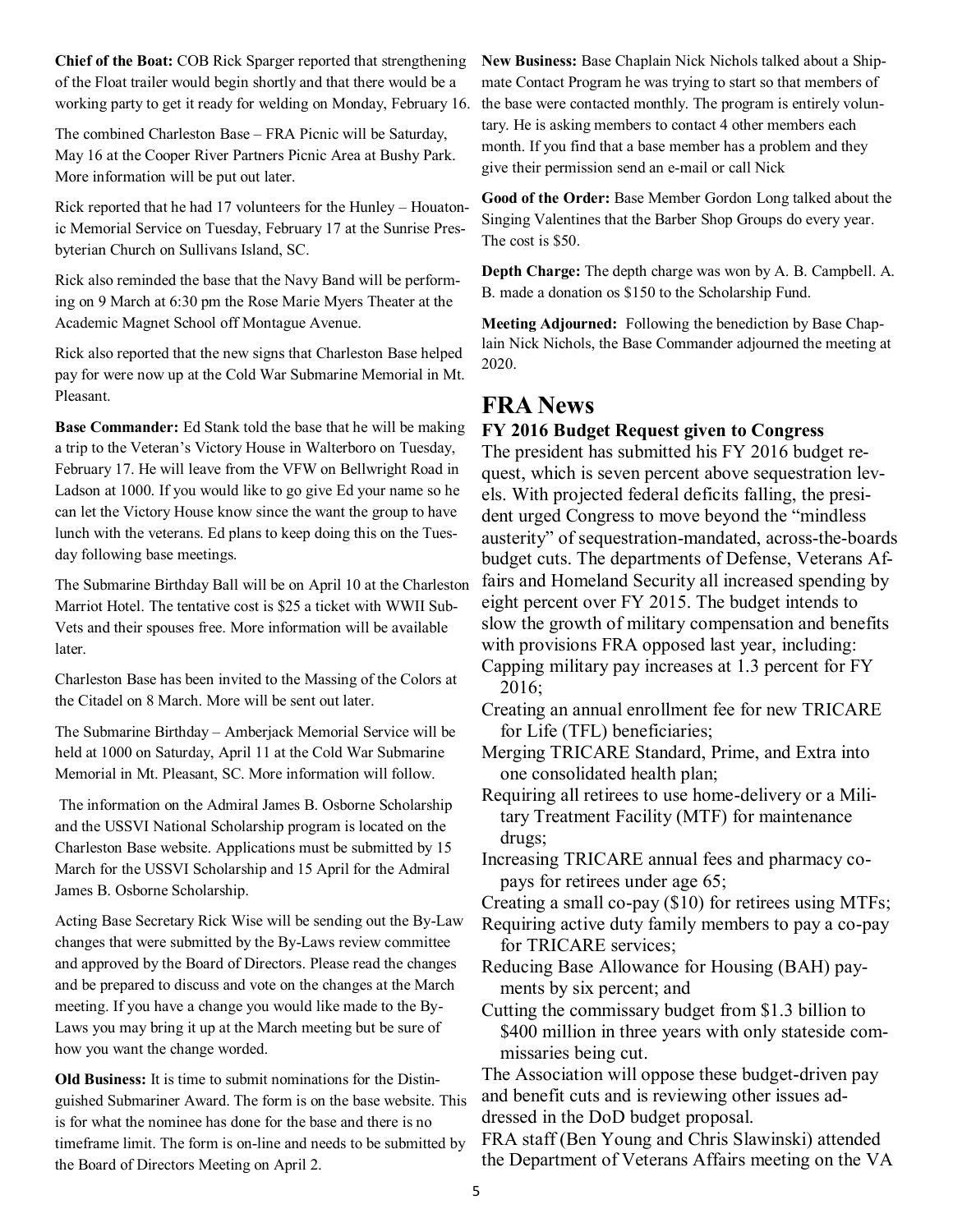budget. The VA budget increases disability claims processing by \$166 million. Much of the VA budget is now on a 2-year (advanced funding) cycle. FRA will closely monitor the VA and DoD budgets as they move through the legislative process.

#### **Pharmacy Co-pay Increase Takes Effect**

New copayments for prescription drugs covered by TRI-CARE went into effect on February 1. The FY 2015 National Defense Authorization Act (NDAA) requires TRI-CARE to increase most pharmacy copays by \$3.

The old and new copay rates are given below:

At the retail pharmacy network (you can get up to a 30 day supply of drugs at retail pharmacies):

Copays for generic formulary drugs increased from \$5 to \$8,

Copays for brand name formulary drugs increased from \$17 to \$20, and

Copays for non-formulary drugs increased from \$44 to \$47.

For home delivery (you can get up to a 90-day supply of drugs through home delivery):

Copays for formulary brand name drugs increased from \$13 to \$16, and

Copays for non-formulary drugs increased from \$43 to \$46.

Drugs from military pharmacies and generic drugs from TRICARE Pharmacy Home Delivery still cost beneficiaries nothing.

#### **NED Attends Bill Signing Ceremony**

National Executive Director (NED) Thomas Snee attended the bill signing ceremony in the East Room at the White House for the "Clay Hunt Suicide Prevention for American Veterans Act" (H.R. 203), which was sponsored by HVAC member Rep. Tim Walz (Minn.). The Department of Veterans Affairs (VA) estimates that as many as 22 veterans commit suicide every day. This FRA-supported legislation is designed to improve the long-term mental and physical well-being of our veterans.

#### **HASC Personnel Panel Reviews Retirement Commission Recommendations**

The House Armed Services, Military Personnel Subcommittee held a hearing this week to review the 15 recommendations in the final report of the Military Compensation and Retirement Modernization Commission (MCRMC). Members of the Commission testified on the recommendations. The hearing focused on the concern that only 17 percent of those who serve ever collect retainer pay and the fact that paying benefits to service members who serve less than twenty years will reduce benefits to those that serve 20 or more years. FRA has expressed concern about several of the Commission's

recommendations in statements to the House and Senate Armed Services Committees; the full commentary available on the FRA website at [action.fra.org/testimony.](http://cqrcengage.com/fra/app/thru?ep=AAAAC2Flc0NpcGhlcjAxADGaZ-xh76nItrmJ0fSAwdJls1Kuh7fX-Kp9OXS4BBKRVfrnM5vErkgTD52FVIlBfUFPAmY5XWkU8p27K6PRJvrAYZyDRnfCWtIRzTn9DuSkghdd2DGCwt_UhO448FcvmDil_eHMPf2FNk6VCJ3F0A&lp=0) In addition, NED Tom Snee is scheduled to testify on the MCRMC recommendations before the Senate Armed Services, Personnel Subcommittee on February 25. Over the course of the last two weeks, members of the FRA Legislative Team met with Personnel Subcommittee staff from the House and Senate Armed Services Committees, as well as staff from the Military Compensation and Retirement Modernization Commission. These off-the-record meetings allow FRA staff to provide the Association's legislative agenda to key staff members on Capitol Hill.

**FRA's Full Month's Retired Pay Bill Introduced**

Representative Walter Jones (N.C.) recently introduced legislation (H.R. 454) authorizing surviving spouses (or other designated survivors) to retain the full month's retired pay for the month in which a military retiree passes away. "The Military Retiree Survivor Comfort Act" was introduced at FRA's request and seeks to ensure survivors are not unfairly burdened when overpayments occur.

The problem most often occurs when a military retiree dies late in the month. As survivors mourn and work to sort out the details of their loved one's passing, there is sometimes a delay in reporting the death to the Defense Finance and Accounting Service (DFAS). If the death report and other administrative details aren't handled before the next retirement payment is processed, an overpayment occurs for the period between the retiree's death and the end of the month. DFAS has the authority to recoup this overpayment directly from the survivor's bank account with little or no warning, often creating financial and emotional hardship for the family. Jones' proposal would allow survivors to retain the full month's retired pay for any month in which the retiree was alive for at least 24 hours. To offset the cost associated with this proposal, a provision of the bill would delay the first Survivor Benefit Plan (SBP) annuity payment until the month after the retiree dies.

Congress passed a similar law in 1996 allowing surviving spouses to retain veterans' disability and VA pension payments issued for the month of the veteran's death. FRA believes military retired pay should be no different. Members are urged to use the Action Center ([action.fra.org/action](http://cqrcengage.com/fra/app/thru?ep=AAAAC2Flc0NpcGhlcjAxG0u3Ey8SEBwZMPnhLFn1pgSvMK7ZZQzBll8_XnewclhdAK1XZoUYIr6Rm6TZkxuqKXfY8TbUlSkpctSEqkbVkUgkcTqBERJ43MFRhZLAjDifQSqG9XIbBwPLGXXPYhXEJkkmX6-bhNiam2JE9KNBXA&lp=0)-center) to ask their Representative to support this legislation.

**Senate Approves Secretary of Defense Nomination** Early this week, the Senate Armed Services Committee unanimously approved Ashton Carter to serve as Secretary of Defense. Full Senate confirmation of the nomination (93-5) followed promptly.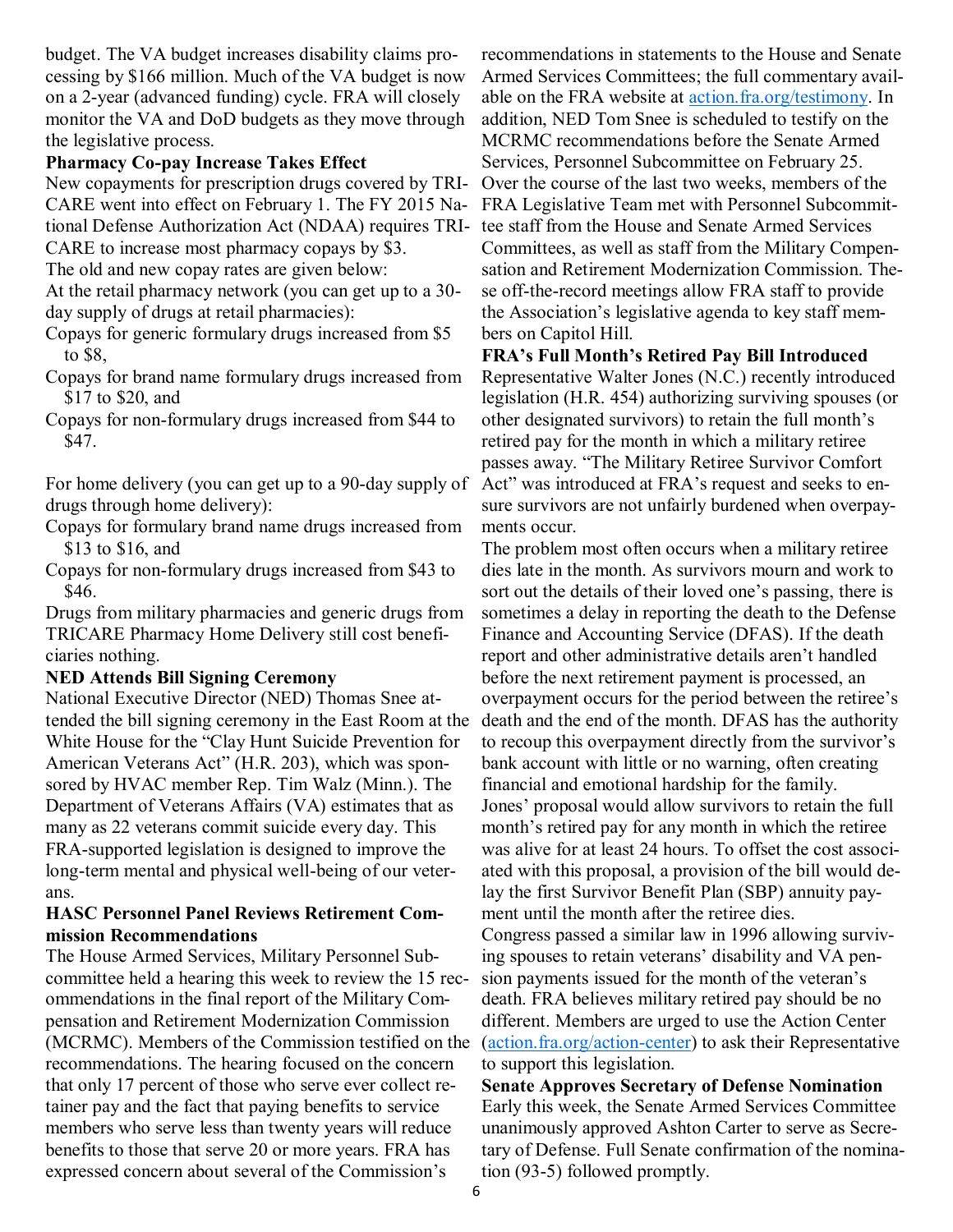During his nomination hearing, Carter said that sequestration-driven budget caps could lead to a "significant" risk" of rewriting the U.S. defense strategy and would imperil "extremely fragile" recent readiness gains. If military personnel costs keep rising amid flat budgets, it could lead to a "hollow force," he added. Carter also predicted a "smaller and more efficient" military in the next five years.

### **Agent Orange/Blue Water Navy Bill Introduced**

Rep. Chris Gibson (N.Y.) has introduced the "Blue Water Navy Vietnam Veterans Act" (H.R. 969), which would clarify a presumption for filing disability claims with the Department of Veterans Affairs (VA) for ailments associated with exposure to Agent Orange herbicide during the Vietnam War. The bill was introduced with 131 original co-sponsors. Congress should recognize that so-called "Blue Water" veterans who served off the coast of Vietnam were exposed to Agent Orange herbicide. This bill authorizes presumptive status for VA disability claims associated with Agent Orange exposure for this group of veterans. Shipmates are urged to use the Action Center ([action.fra.org/action](http://cqrcengage.com/fra/app/thru?ep=AAAAC2Flc0NpcGhlcjAxjpTjfGgd5rX89hd9DeMvQOIvzcYd9uWNxLDpH7IqOvQT4X5Bf45plJ4fEe98xUogrtpa7haLA26ej3OTCQWR7pI3oLqODeRHmZo6g7LWjMuxAsjQ7lCUYTQsbZB5H8tC_jo49NcjF6Mz03Oyw4ePOw&lp=0)-center) to ask their Representative to support the "Blue Water Navy Vietnam Ve terans Act."

### **Online Prescription Tracker Gives Veterans 24/7 Online Access to Status**

Veterans can now track the status of most of their prescriptions online, thanks to an innovative program at the Department of Veterans Affairs (VA). The new 24/7 service allows online tracking for most prescriptions mailed from the VA Mail Order Pharmacy. More than 57,000 Veterans are currently using the service through My Health*e*Vet, an online feature that allows Veterans to partner with their health care team. The number is expected to grow as the VA starts to educate veterans about the new feature. Later this month, the tracking feature will include images of the medication that it dispensed. Over the next year, a secure messaging alert will be added so that veterans know when a medication was placed in the mail. For more information on the program, go to: [https://](http://cqrcengage.com/fra/app/thru?ep=AAAAC2Flc0NpcGhlcjAxc5fJM_s0Q4dIgCdq5fSOisSIDvx5WFtP-xEH6WCZSf8a6u2OinKT7F_gP969OpKnaX2xdeym_BlZb6BvtepHYwhncsXnTr-gnMbI_ez4gatgsY_P-7X3nN6BkZylDoDnS1wRMXyqDoNCEM-C-BWi4O7NgxYs7S30EDKYQxmKGOY&lp=0) [www.myhealth.va.gov/index.html.](http://cqrcengage.com/fra/app/thru?ep=AAAAC2Flc0NpcGhlcjAxc5fJM_s0Q4dIgCdq5fSOisSIDvx5WFtP-xEH6WCZSf8a6u2OinKT7F_gP969OpKnaX2xdeym_BlZb6BvtepHYwhncsXnTr-gnMbI_ez4gatgsY_P-7X3nN6BkZylDoDnS1wRMXyqDoNCEM-C-BWi4O7NgxYs7S30EDKYQxmKGOY&lp=0)

#### **Happy 74th Birthday USCGR**

The Coast Guard Reserve was established by the passage of the Coast Guard Reserve and Auxiliary Act of February 19, 1941. That act also established the Coast

Guard Auxiliary under its present name (the Auxiliary had originally been called the 'Coast Guard Reserve'). The new Coast Guard Reserve was modeled after the Naval Reserve as a military component. It was composed of two broad classifications: Regular Reservists and Temporary Reservists. Regular Reserve members served on active duty during World War II "for the duration," while Temporary Reserve members consisted of volunteers and former Auxiliary members whose paid and unpaid services were still needed in a military capacity for coastal patrols and port security work.

#### **Thin 'Bubble' Coatings Could Hide Submarines from Sonar**

*Charles Q. Choi, Yahoo News, FebBubble-filled rubbery coatings may one day help make submarines virtually undetectable to sonar, researchers say.*

To avoid detection by sonar, military submarines are often covered with sound-absorbing tiles called anechoic coatings. These perforated rubber tiles are typically about 1 inch (2.5 centimeters) thick.

In the past decade, research has suggested that the same degree of stealth could be provided by much thinner coatings filled with vacant cavities. When hit by sound waves, empty spaces in an elastic material can oscillate in size, "so it will dissipate a lot of energy," said lead study author Valentin Leroy, a physicist at the Université Paris Diderot in France. [7 Technologies That Transformed Warfare]

However, figuring out how to optimize such materials for stealth applications previously involved time-consuming simulations. To simplify the problem, Leroy and his colleagues modeled the empty spaces in the elastic material as spherical bubbles, with each giving off a springy response to a sound wave that depended on its size and the elasticity of the surrounding material. This simplification helped them derive an equation that could optimize the material's sound absorption to a given sound frequency.

The researchers designed a "bubble metascreen," a soft layer of silicone rubber that is only 230 microns thick, which is a little more than twice the average width of a human hair. The bubbles inside were cylinders measuring 13 microns high and 24 microns wide, and separated from each other by 50 microns.

In underwater experiments, the scientists bombarded a meta-screen placed on a slab of steel with ul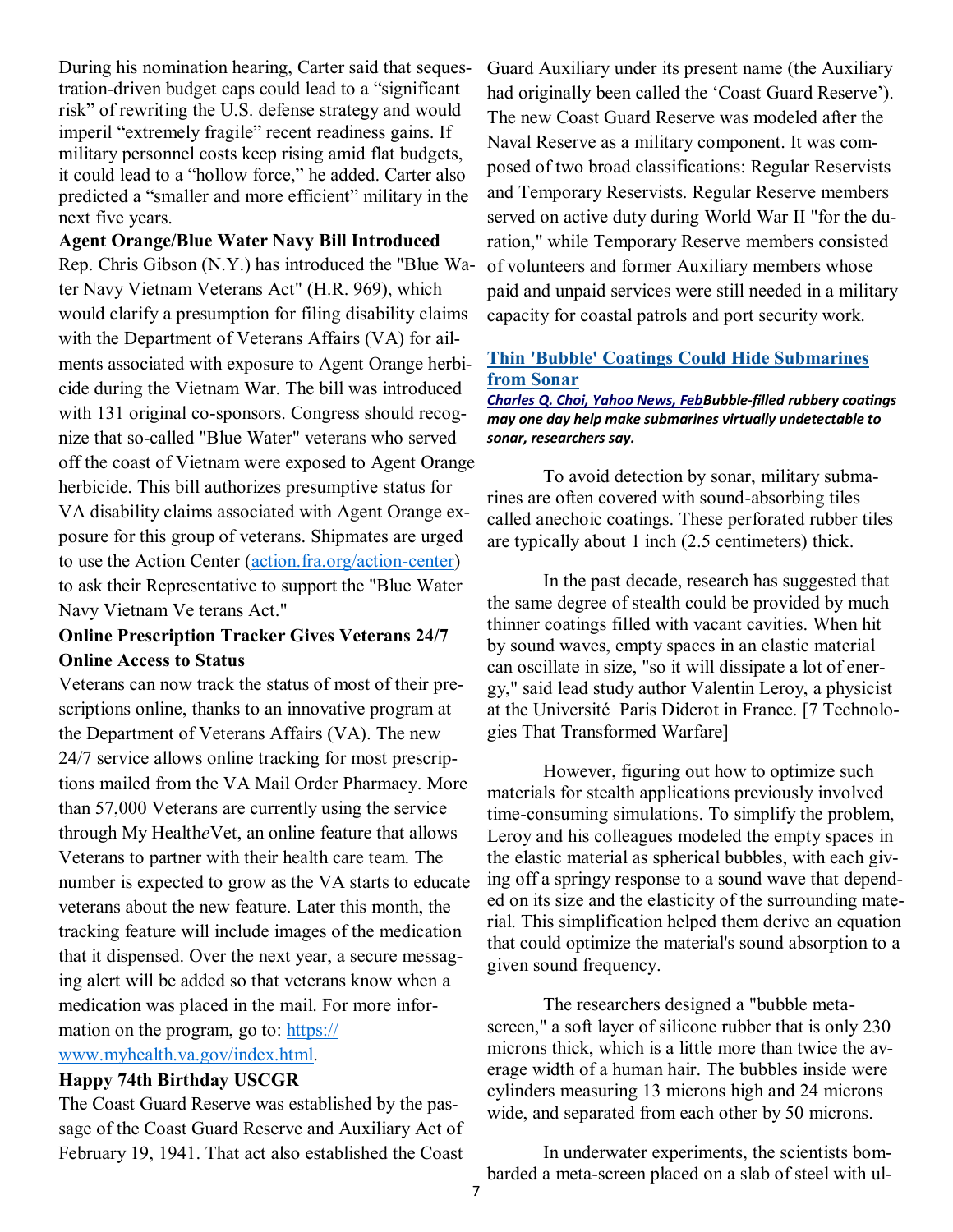trasonic frequencies of sound. They found that the meta-screen dissipated more than 91 percent of the incoming sound energy and reflected less than 3 percent of the sound energy. For comparison, the bare steel block reflected 88 percent of the sound energy.

"We have a simple analytical expression whose predictions are in a very good agreement with numerical simulations and real experiments," Leroy told Live Science. "I find it exciting and beautiful."

To make submarines invisible to the sound frequencies used in sonar, larger bubbles are needed. Still, the researchers predicted that a 0.16-inch-thick (4 millimeters) film with 0.08-inch (2 millimeters) bubbles could absorb more than 99 percent of the energy from sonar, cutting down reflected sound waves by more than 10,000-fold, or about 100 times better than was previously assumed possible.

However, despite the possibilities, "making these samples will probably be tough," Leroy cautioned.

### **Navy Striving To Reduce Detectability Of Next Boomers** *Mike McCarthy, Defense Daily, Feb 5*

The Navy is working to ensure the acoustic profile of the future ballistic missile submarine is low enough that it can avoid being detected and withstand new technologies foes may introduce throughout the planned 50-year year lifetime of the subs, the Navy's acquisition chief said Thursday.

―We have to project what that threat will be for the next half century," Sean Stackley, the assistant secretary of the Navy for research, development and acquisition, said.

The Navy plans to begin construction of the first of the  $SSBN(X)$ s to replace the Ohio-class boomers in 2021 and get it into service by 2031. Stackley said the last of the 12 boats in the new class will operate to about 2080. The  $SSBN(X)$  is formally known as the Ohio-class Replacement Program, or ORP.

―Much of our acoustic superiority is designed and built into the submarine on day one," Stackley said at the Naval Future Forces Expo hosted by the Office of Naval Research and American Society of Engineers. ―There are certain features and aspects of a submarine that you don't get to come back to later again."

―So we're being very careful to project what signatures we believe are necessary for that submarine and its various operating profiles, what technologies are necessary from stem to stern to deliver that signature profile," he said.

The Navy has already been investing hundreds of millions of dollars for early design and development for the  $SSBN(X)$ , largely in contracts with General Dynamics [GD] Electric Boat in Groton, Conn. Electric Boat is also working with Huntington Ingalls Industries [HII] headquartered in Newport News, Va.

The two companies partner in the construction of the Navy's Virginia-class (SSN-774) attack submarines.

Several years ago the Navy said it was delaying the original construction timeframe for the  $SSBN(X)s$ from 2019 to 2021 because of budgeting issues and to give more time to iron out the design.

### **Railguns and UUVs Part of the Navy of the (near) Future**  *Michael Hardy, C4ISRnet.com, Feb 5*

In the Navy of the future, railguns and lasers have replaced gunpowder, and speedy unmanned underwater vehicles are stepping into the gap left by a diminishing submarine fleet. The challenge is getting such futuristic technology into use fast enough.

Nearly half of the Navy's \$2 billion science and technology budget will be spent on discovery and the invention of technologies that may not reach the fleet for another five to 20 years, according to a report in Navy Times.

Related: Under the sea: Sleek UUVs ply the depths

The funding will focus on nine areas: assured access to maritime battlespace; autonomy and unmanned systems; electromagnetic maneuver warfare; expeditionary and irregular warfare; information dominance — cyber; platform design and survivability; power and energy; power projection and integrated defense; and warfighter performance.

ADM Jonathan Greenert, chief of naval operations, told an audience at the Naval Future Force Science and Technology Expo, that he didn't come into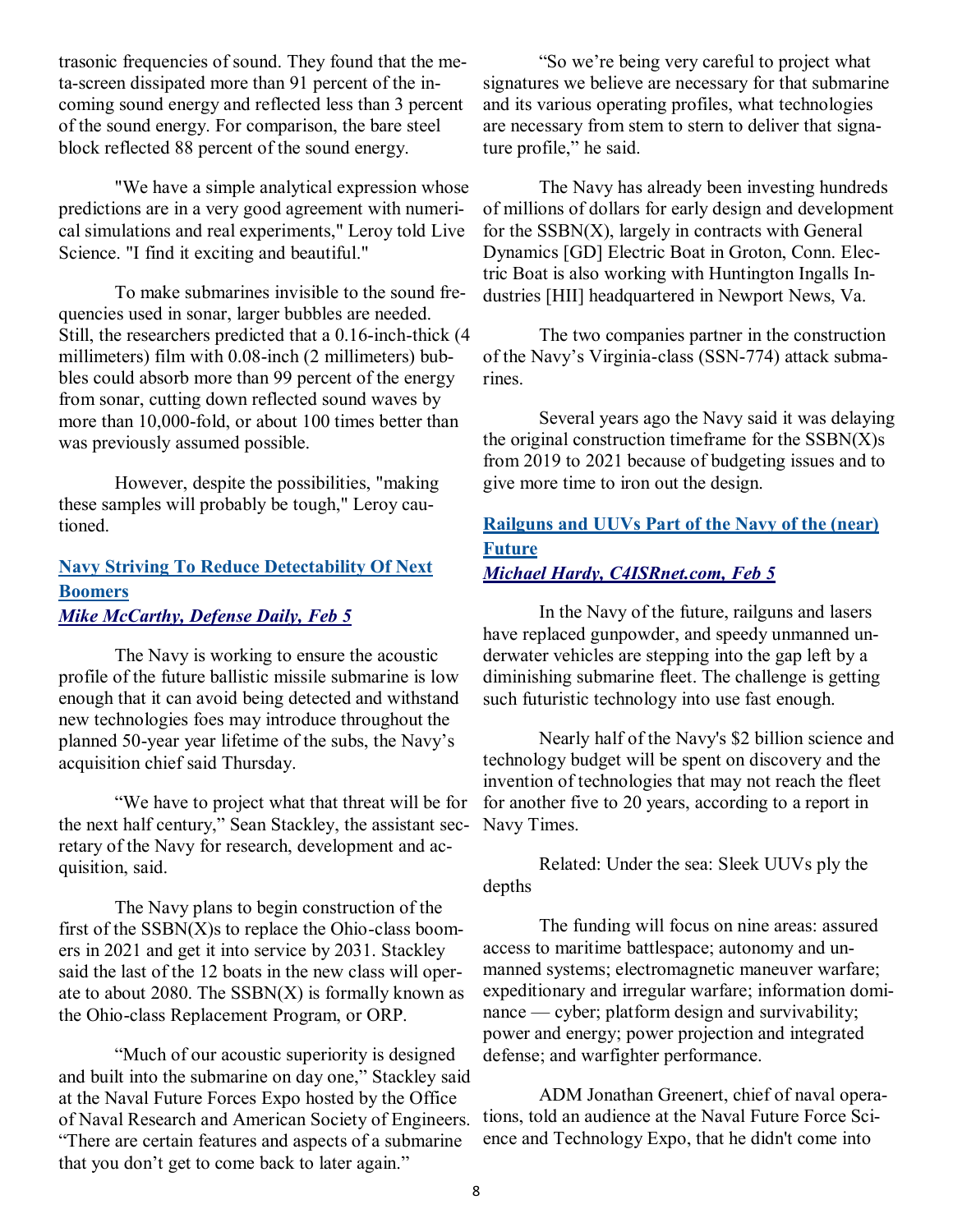his job "with a thing for science and technology," but now it influences many strategy and budget decisions.

His priorities include replacing shipboard guns with lasers and railguns—weapons that use electromagnetism rather than explosions to propel projectiles— and enhancing undersea unmanned vehicles. Protecting proprietary data is another key need, he added.

Catch the full report at Navy Times, and see our comprehensive coverage of the 2016 budget here.

### **Southampton Scientists Develop 'Octopus Submarine'** *BBC, Feb 5*

Scientists are developing an ultra-fast, underwater vehicle inspired by the octopus, which they say could revolutionise sea passenger travel.

The robotic vehicle, being developed in Southampton, uses the aquatic animal as inspiration for a faster and smoother way of moving in the sea.

Like an octopus, it inflates with water then rapidly deflates by shooting the water out through its base.

The acceleration is the equivalent of a car going from 0 to 60mph in a second.

Dr Gabriel Weymouth, lead author of the study, said in contrast, a "submarine has to travel for miles to get up to full speed".

The project, led by a team at the University of Southampton, is currently centred around a remotecontrolled prototype, built using a 3D printed skeleton with no moving parts and no energy storage device, other than a thin elastic outer hull.

The speed achieved "is unprecedented in manmade underwater vehicles," the university said.

Mr Weymouth said, in future, this method of propulsion could be applied to creating underwater passenger vehicles, which would be much faster than floating vessels such as ferries.

The goal for the more foreseeable future, however, is to develop vehicles for the purpose of underwater exploration that are easier to manoeuvre around obstacles such as coral reefs and off-shore wind farms.

Mr Weymouth said: "Underwater exploration of these environments is very difficult and potentially dangerous, particularly because our vehicles are often unwieldy.

"Robots that can greatly deform their shape can improve our ability to speed-up manoeuvres and touch obstacles softly, helping man-made vehicles interact with their environments faster and more naturally."

#### **NASA Releases Details of Titan Submarine Concept**

Now that NASA has got the hang of planetary rovers, the space agency is looking at sending submarines into space around the year 2040. At the recent 2015 NASA Institute for Advanced Concepts (NIAC) Symposium in Cocoa Beach, Florida, NASA scientists and engineers presented a study of the Titan Submarine Phase I Conceptual Design, which outlines a possible mission to Saturn's largest moon, Titan, where the unmanned submersible would explore the seas of liquid hydrocarbons at the Titanian poles.

If you had to choose the odd man out of all the moons of the Solar System, Titan would be it. Larger than the planet Mercury, it's the only moon with a proper atmosphere. In this case, one composed largely of nitrogen and methane at a pressure one and half times that of Earth's, which is remarkable when you consider that the gravity is only 0.14 g. It is, however, unpleasantly cold at a nippy minus 290 °F (minus 179 °C).

As a result of the Voyager and Cassini probe flybys and the Huygens probe landing, it's been established that there are three large polar seas on Titan consisting of methane and ethane in a composition similar to that of liquified natural gas. The largest of these is Kraken Mare, which was discovered by the Cassini probe n 2007. It lies in the Titanian arctic between 60 and 80 degrees north latitude, covers 400,000 sq km (154,000 sq miles), and may be 160 m (525 ft) deep, though some estimates place it beyond 300 m (1,000 ft). It even has tides due to the pull of Saturn, a complex shoreline, and evaporite deposits, so it's of particular interest to scientists.

Unfortunately, as anyone who has peered over the side of a boat can tell you, there's only so much that can be learned by looking at the surface, so NASA is considering what kind of a submarine would be able to explore the depths of Kraken Mare.

NASA's conceptual Titan submarine is based on experience gained from the building and operations of drone submersibles on Earth. Weighing in at about one tonne (2,200 lb), it uses conventional electric propulsion modified for use on Titan for a 90-day mission covering 2,000 km (1,240 miles) of Kraken Mare.

Because of its elongated shape, the sub would need to be delivered to the surface of Titan using a winged spacecraft similar to US Air Force X-37 lifting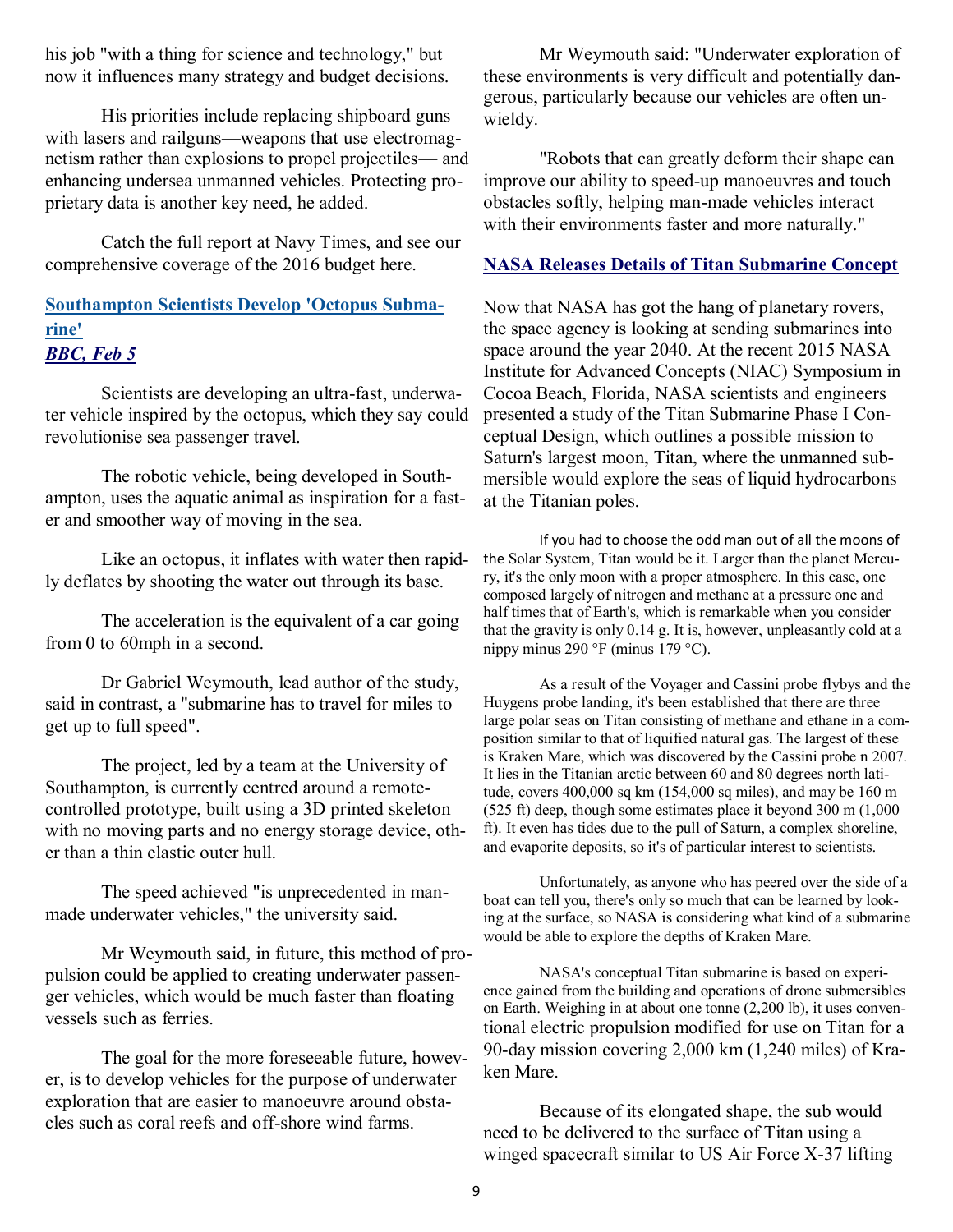body, which could survive a hypersonic entry into Titan's atmosphere, ditch on the surface of Kraken Mare, and then sink away, leaving the submarine floating on the surface. After orientation and testing, the sub would then begin its mission. Because of the great distance from Earth, the submarine would operate with a very high level of autonomy.

At its heart, the submarine would use a 1 kW radiothermal Stirling generator. This would not only provide power to propel the craft, but it would also keep the electronics from freezing. Unfortunately, Titan is so cold that it's almost a cryogenic environment, so the waste heat from the generator would cause the liquids around it to boil and this would need be taken into account when designing the sub to minimize interference. However, NASA estimates that the boat could do about one meter per second (3.6 km/h, 2.2 mph).

For economy and simplicity, the conceptual submarine would not use an orbiter as a relay because an orbiter would need to be nuclear powered and include a propulsion system, which would greatly increase the cost and complexity of the mission. Due to the large amount of data that needs to sent to Earth, the submarine needs a large dorsal fin that includes a planar phased-array antenna. While operating, the submarine would surface for 16 hours per day for Earth communications during which it would study its surroundings using a mast camera. This is a bonus because the high latitudes mean any break in the Titanian clouds would be rewarded with spectacular views of Saturn on the horizon.

Like an earthbound submarine, the Titan sub would use ballast tanks, but their design is still open to question because methane and ethane are not water and Titan is very different from Earth. The liquid density of different ratios of methane to ethane, for example, is very variable compared to that of fresh versus salt water, so something as basic as the size of the tanks has yet to be sorted out.

Titan's gravity is low, but if Kraken Mare is as deep as some theories indicate, and taking into account the composition and temperature of the Titanian atmosphere, it could also cause trouble because at great depths the nitrogen in the ballast tanks could condense into a liquid, which could result in a sudden loss of buoyancy. For this reason, the tanks would need to use a piston to allow in and expel liquid rather than relying on air pressure as in a conventional submarine.

NASA doesn't say much about the objectives of the Titan submarine, but it would probably be a full itinerary. This would likely include the study of the structure and composition of Kraken Mare in terms of both its liquid and its sediment. Also, since Titan has an overabundance of organic chemicals, the submarine would be tasked with looking for traces of prebiotic compounds that could give clues as to how life began on Earth.

## **John P. Craven, Scientist Who Shaped Cold War Spying At Sea, Dies At 90** *William J. Broad, New York Times, Feb 19*

John P. Craven, a former Navy scientist whose innovations in ocean technology and exploration led to some of the nation's most celebrated feats of espionage, died on Feb. 12 in Hawaii. He was 90.

The cause was complications of Parkinson's disease, his family said.

From 1959 to 1969, as chief scientist of the Special Projects Office, Dr. Craven led the Navy's drive to expand its presence into the crushing depths of the sea. Among other things, he turned submarines into spy machines that could reach down miles to inspect and retrieve lost enemy matériel, including nuclear arms.

Dr. Craven liked to regale friends and journalists with as much of his personal history in the Navy as the nation's secrecy laws would allow, resulting in books and articles that sought to illuminate his Cold War exploits.

"There's a hell of a lot of stuff that went on," he said in an interview in 1993 on the front porch of his home overlooking Honolulu. After all, he added philosophically, "the whole object of life is to adapt."

John Piña Craven was born on Oct. 30, 1924, in Brooklyn, coming from a long line of naval officers on his father's side and a family that reached back to Moorish pirates on his mother's. He graduated from Brooklyn Technical High School and joined the Navy during World War II, serving in Hawaii and earning two battle stars before he was sent to Cornell University for officer training.

After the war, under the G.I. Bill, he studied at the California Institute of Technology and the University of Iowa, where he met his future wife, Dorothy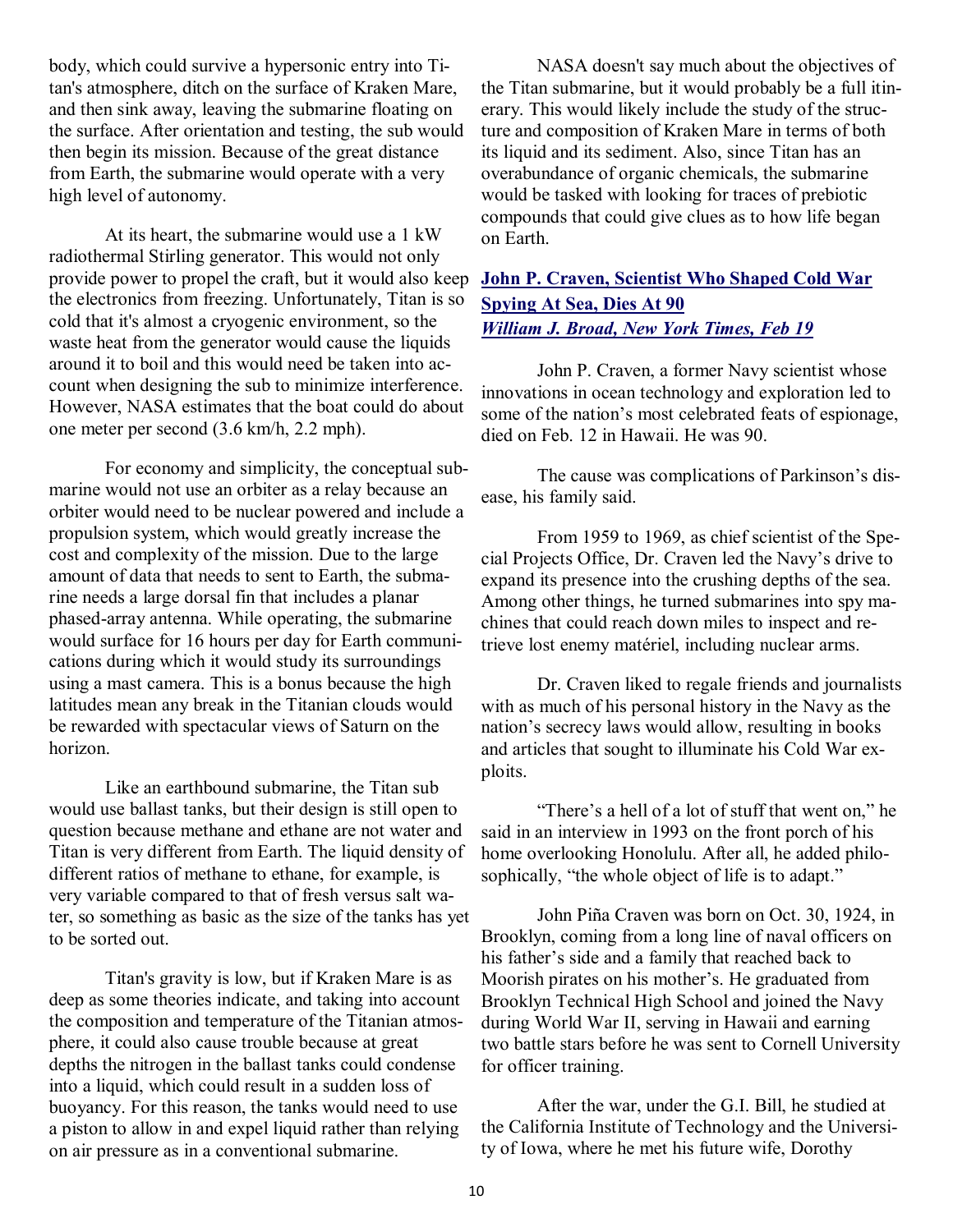Drakesmith, and received a doctorate in mechanics and hydraulics. Years later he received a law degree from George Washington University and became an expert on seabed legalities.

Dr. Craven's naval career began in 1951, when, as a civilian, he investigated how to improve ships and submarines. He was promoted quickly after correctly predicting and helping to fix a structural problem with the Navy's first nuclear-powered submarine, the Nautilus.

Dr. Craven was project manager for developing the Polaris, the world's first intercontinental ballistic missile that could be fired from a submerged submarine. It underwent test firing in 1960 and was in service for decades.

The Navy was eager to restore the nation's confidence in its deep-sea abilities after the new attack submarine Thresher sank in 1963 during a test dive east of Boston because of a mechanical failure, taking 129 lives. Officials gave Dr. Craven and his special-projects team leeway to devise a wide range of undersea gear for search, rescue, salvage and gathering intelligence from the sunless depths.

In 1965, he selected the nuclear submarine Halibut for conversion into an innovative spy sub, filling the vessel with electronic, sonic, photographic and video gadgets. Hovering beneath the waves, invisible to adversaries, the sub could lower a long cable heavy with lights, cameras and other gear for deep reconnaissance, recovery and manipulation. It was a technological first that begot a new kind of espionage.

Among the targets were ships, planes and spacecraft lost at sea, as well as functioning equipment, like undersea cables and listening devices. To build support for his top-secret endeavors, Dr. Craven met with senior Pentagon officials, showing them classified photographs of Soviet warheads buried in muck on the seabed.

In March 1968, a rich new target materialized when a Soviet missile submarine bearing code books, encryption gear and nuclear arms sank in the central Pacific. By all accounts, Dr. Craven and the spy sub located the wreckage more than three miles beneath the sea's surface.

That May, the nuclear-powered attack submarine Scorpion vanished in the Atlantic with 99 men on board. Dr. Craven scrutinized recordings from undersea microphones, found evidence of explosions, and drew on his knowledge of math and statistics to pinpoint the spot where the submarine was most likely to have sunk.

Search teams discovered the Scorpion's wreckage at a depth of nearly two miles.

The undersea fleet that Dr. Craven helped devise included the Navy's NR-1, a nuclear submarine with crablike claws; the Deep Submergence Rescue Vehicle, a cylindrical craft designed to evacuate up to 24 people at a time from a crippled submarine; and the bathyscaph Trieste, a vessel his team improved, which investigated the sunken Scorpion.

Dr. Craven twice received the Distinguished Civilian Service Award, once from the Navy and once from the Department of Defense.

After Richard M. Nixon won the presidential election in 1968, Dr. Craven, convinced that the new administration would have no room for an outspoken Democrat, left the Navy and took a teaching post at the Massachusetts Institute of Technology. In 1970, lured to Hawaii by its governor, he was named dean of marine programs at the University of Hawaii and the state's marine affairs coordinator.

The spy sub he devised made one of its greatest coups shortly after he left the Navy. In 1971, the Halibut stole into the Sea of Okhotsk north of Japan, found a telecommunications cable used by Soviet nuclear forces and succeeded in tapping its secrets. The mission, code-named Ivy Bells, was so secret that a vast majority of the submarine's sailors had no idea what they had accomplished. The success led to a concealed world of cable-tapping.

In 1974, Dr. Craven founded the Natural Energy Laboratory of Hawaii, a state research center that investigated how to make electricity by exploiting the temperature difference between the Earth's warm surface and cold water from the ocean's depths.

Dr. Craven's naval career has been profiled in several books. He recounted his own story in 2001 in ―The Silent War: The Cold War Battle Beneath the Sea." In its prologue, he says he wrote the book to honor men whose sacrifices might otherwise go unacknowledged.

Dr. Craven is survived by Dorothy Drakesmith Craven, his wife of 64 years; a son, David; a daughter, Sarah Craven; and five grandchildren.

Once, at his Hawaiian laboratory, Dr. Craven described an energy project in terms that echoed his